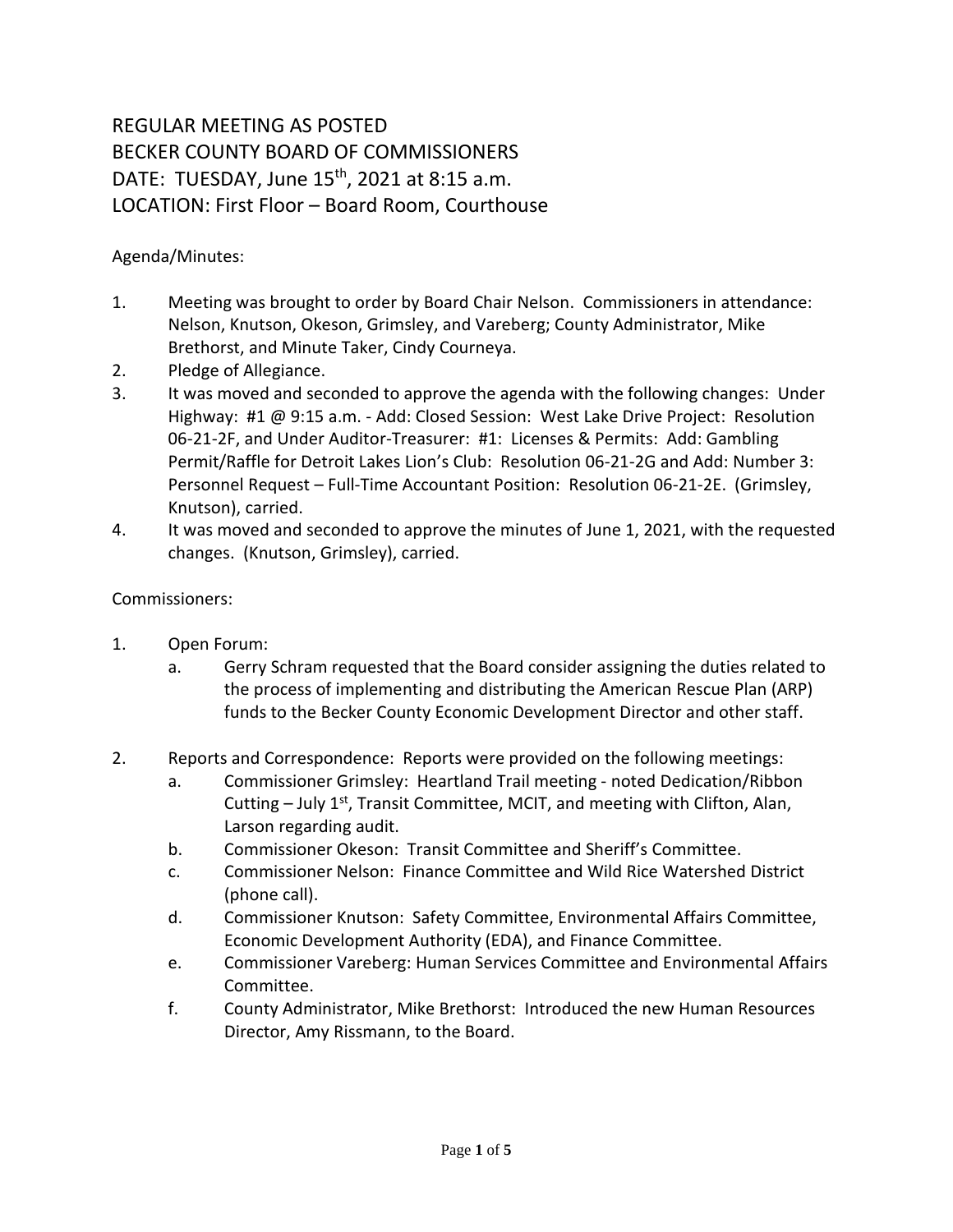- 3. Appointments:
	- a. There were none. It was noted that two (2) Committee/Board appointments are needed for District 2, for the Extension Committee and Economic Development Authority (EDA) Board.

County Administrator: Mike Brethorst presented:

- 1. American Rescue Plan (ARP) Fund Community Development Staffer Position:
	- a. County Administrator, Mike Brethorst, presented information relative to the ARP process and on the status of the proposed term-appointed position, to assist the County and Townships with the implementation.

Roger Winter was present and noted his support of the County's proposal to hire someone to assist the County and the townships with the ARP process, and for the County to charge the townships \$25.00/hour for those services.

There will be a Work Session/Presentation with the Townships on Tuesday, June  $22<sup>nd</sup>$  from 6:30 p.m. – 8:00 p.m. in the 3<sup>rd</sup> Floor Jury Assembly Room (Courtside), regarding the ARP and proposed term-appointed position, as discussed.

There was consensus from the Board to move forward with establishing a joint partnership with the townships and with possibly two (2) or three (3) other counties and/or cities if there is interest.

- 2. Transit Budget 2022:
	- a. County Administrator, Mike Brethorst, presented an overview of the 2022 proposed budget for Transit and discussion followed.
	- b. It was moved and seconded to approve the Transit Budget for 2022 with the amendment, as noted, to remove the full-time position as listed in the spreadsheet. (Grimsley, Knutson), carried.

Highway – Jim Olson presented:

- 1. Closed Session West Lake Drive Project:
	- a. It was moved and seconded to approve Resolution 06-21-2F, as presented, to close the session pursuant to the Attorney-Client privilege, to discuss the features of the Right-of-Way legal proceedings relative to the West Lake Drive Project. (Grimsley, Knutson), carried.
	- b. Closed Session County Attorney, Brian McDonald and County Surveyor, Roy Smith, were also present.
	- c. It was moved and seconded to Open back into Regular Session. (Knutson, Grimsley), carried.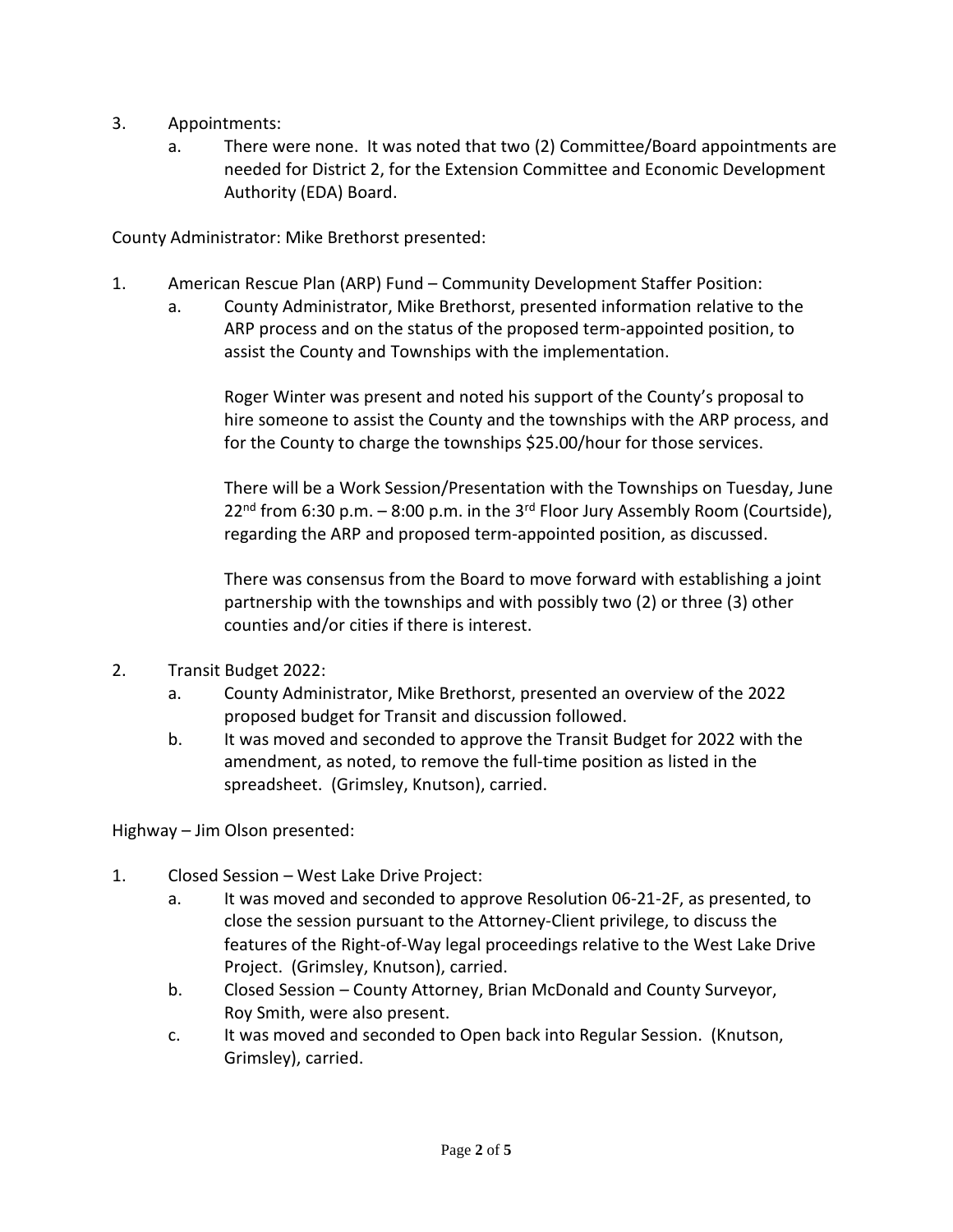2. County Administrator, Mike Brethorst, reviewed legal options available to the Commission to include guidelines to determine possible final disposition.

Planning & Zoning – Kyle Vareberg presented:

- 1. It was moved and seconded to concur with the Planning Commission (June 8, 2021), to approve the application as submitted by Henry D. & Ida J. Miller, for a Conditional Use Permit (CUP), to operate a sawmill, for the project located at 38095 Rethwisch Lane, Frazee, MN (Parcel #: 29.0077.000). (Knutson, Okeson), carried.
- 2. It was moved and seconded to concur with the Planning Commission (June 8, 2021), to approve the application as submitted by Amy J. Ruley, for a Preliminary Plat for a multi-unit storage structure development, for the project located at TBD Tradewinds Rd., Audubon, MN (Parcel #: 17.0079.001). (Knutson, Okeson), carried.
- 3. It was moved and seconded to concur with the Planning Commission (June 8, 2021), to approve the application as submitted by Roy A. Smith & Assoc., Inc., for a Final Plat for Eunice Windsong, with the project located at TBD County Highway 22, Detroit Lakes, MN (Parcel #: 17.0290.000). (Okeson, Grimsley), carried.

Finance Committee Minutes: Auditor-Treasurer: Mary Hendrickson presented:

- 1. It was moved and seconded to approve the Regular Claims, Auditor Warrants, and Over-90-Days Claims, as presented:
	- a. Auditor's Warrants (Tuesday Bills):
		- i.  $05/28/2021$  in the amount of \$9,289,130.00
		- ii.  $06/02/2021$  in the amount of  $\frac{1}{2}$  58,162.74 (BCCI)
		- iii. 06/02/2021 in the amount of \$ 2,158.91
		- iv.  $06/08/2021$  in the amount of  $\frac{6}{5}$  35,094.90

for a total amount of  $\frac{1}{2}$  9,384,546.55

- b. Over-90-Days:
	- i. Graybar dated 01/22/2021 in the amount of \$244.60 (invoice just turned in);
	- ii. Webber Family Motors dated 01/14/2021 in the amount of \$105.05 (invoice just received).

(Okeson, Knutson), carried.

Auditor-Treasurer: Mary Hendrickson presented:

- 1. Licenses & Permits:
	- a. It was moved and seconded to approve the Temporary 1-4 Day Liquor License for the Detroit Mountain Recreation Area, Inc., for operations at Detroit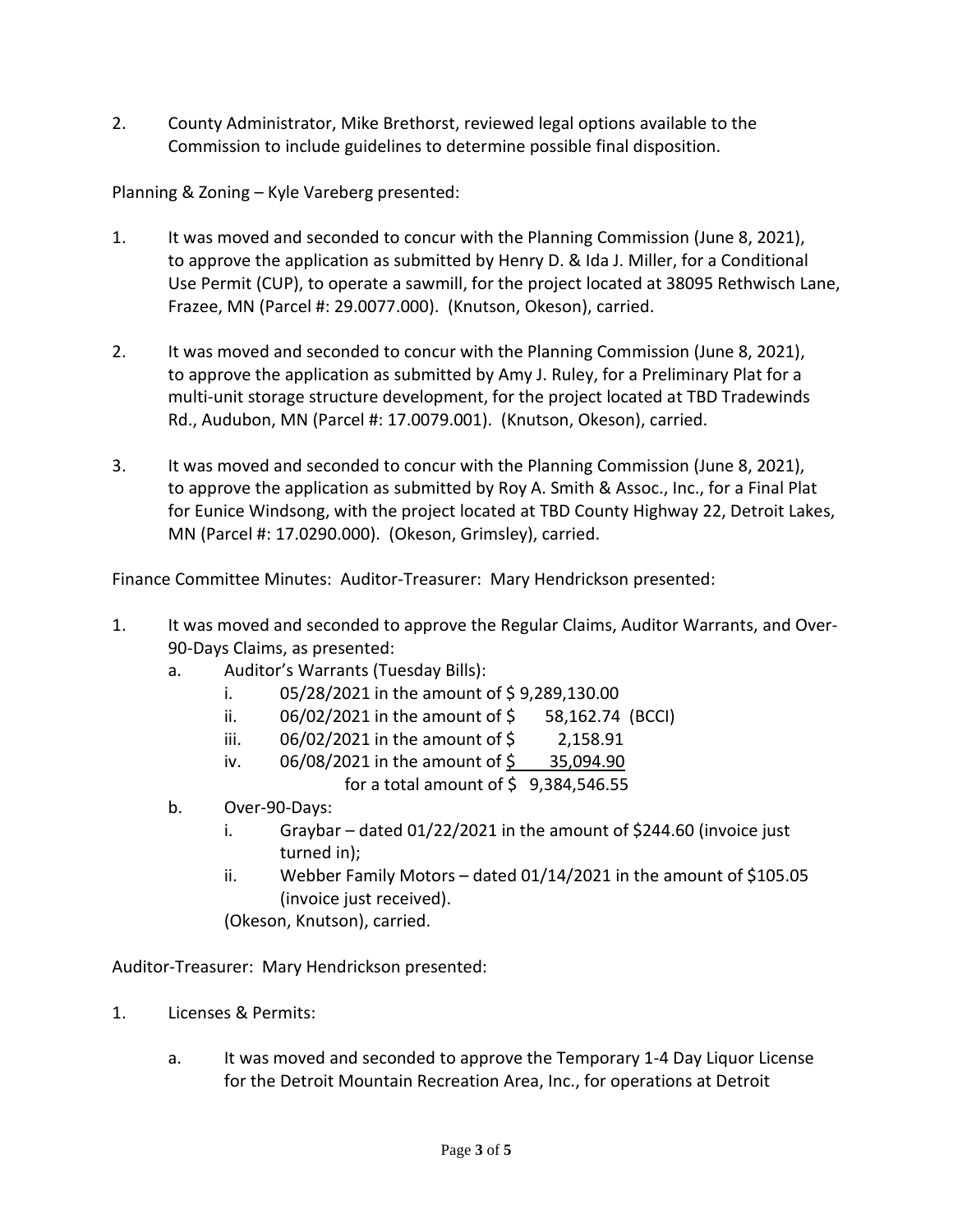Mountain Recreation Area on July 10, 2021 – Erie Township. (Okeson, Grimsley), carried.

- b. It was moved and seconded to approve Resolution 06-21-2G, the Charitable Gambling Permit for the Detroit Lakes Lions Club for a Raffle on August 6, 2021 at WeFest in Lakeview Township. (Okeson, Grimsley), carried.
- 2. It was moved and seconded to accept the April 2021 Cash Comparison, Sales Tax Report, and Investment Summary, as presented. (Knutson, Okeson), carried.
- 3. It was moved and seconded to approve Resolution 06-21-2E, to advertise and hire a fulltime Accountant, due to a resignation, with an intended start date of July 5, 2021, and if the position is filled internally, then to advertise and fill that vacant position. (Nelson, Grimsley), carried.

Assessor: Purchase Request: 2 Dell Rugged Tablets: County Assessor, Lisa Will presented:

1. It was moved and seconded to approve the purchase of two (2) Dell Latitude-Rugged Tablets (7220 models) at a total cost of \$5,757.98 from Now Micro, St. Paul, MN. (Okeson, Nelson), carried. 4-1. County Administrator, Mike Brethorst, reported that this purchase is eligible for payment using ARP funds.

Human Services – Denise Warren presented:

- 1. It was moved and seconded to approve the Liberty University, Inc. School of Nursing Clinical Programs Affiliation Agreement (Graduate Program), as presented, with the initial term of this agreement to be for one (1) year from the "Effective Date" and thereafter shall automatically renew for successive one (1) year periods. (Grimsley, Vareberg), carried.
- 2. It was moved and seconded to approve the Purchase of Service Agreement between Becker County Human Services and the Family Resource Center, Detroit Lakes; with the Family Resource Center to provide drug testing services (Urine and Saliva Testing), at a cost of \$1,500.00 per month, effective June 10, 2021 to December 31, 2021, and with one change to Page 1 of the agreement, as noted. (Grimsley, Vareberg), carried.
- 3. It was moved and seconded to accept the MN Regional Child Welfare Training Academy Grant, with Becker County and MN State Community & Technical College to establish a Regional Learning Center in the Northwest region of the State to enhance access to training opportunities, and with the State to provide \$30,000 for one-time renovation costs, training, furniture, and A/V technology, and beginning July 1, 2021, an annual stipend of \$24,000 for use of space over the next five (5) years, and at no cost to the County. (Grimsley, Vareberg), carried.